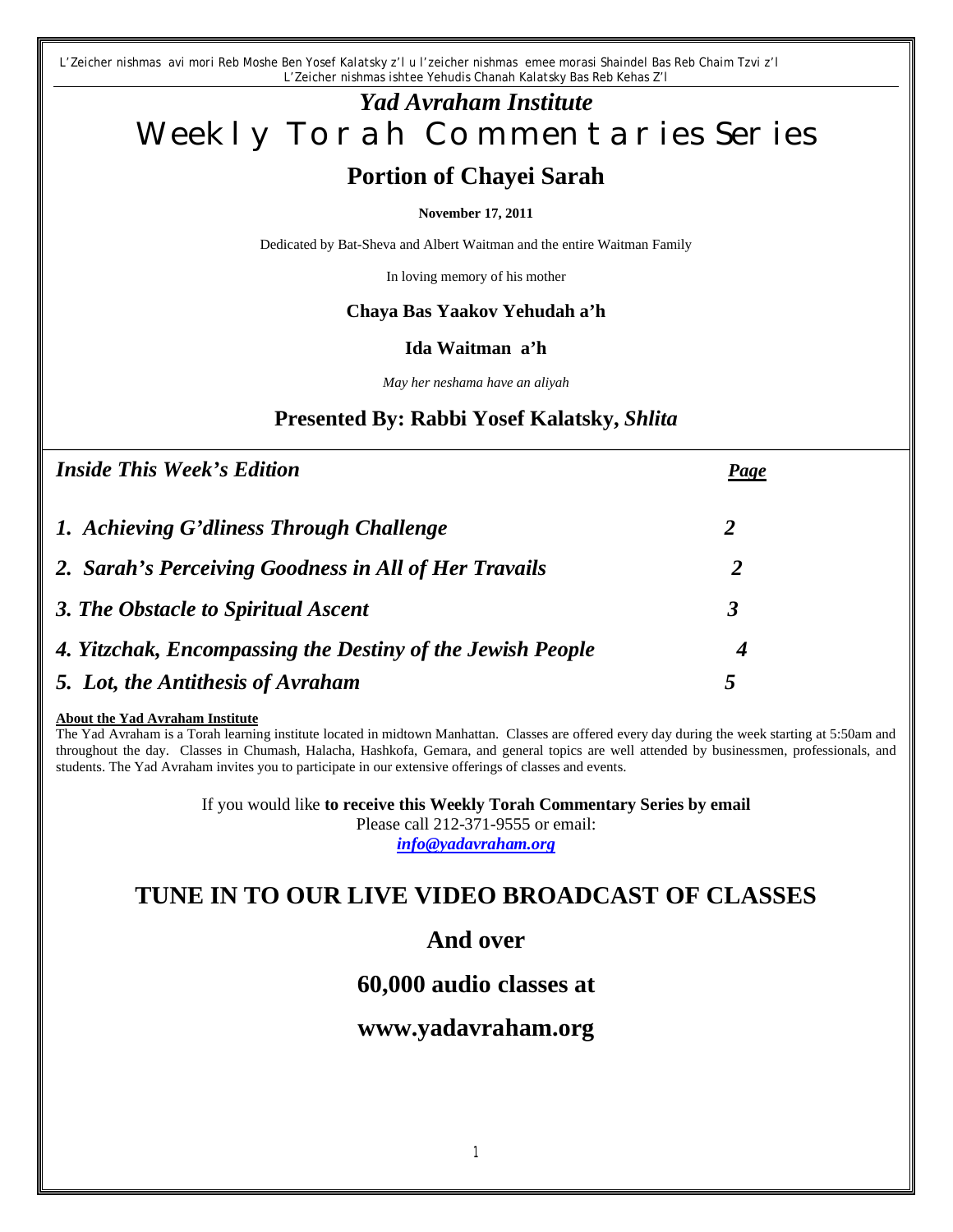*November 17, 2011*

# **Chayei Sarah**

### *Presented by* **Rabbi Yosef Kalatsky,** *Shlita Dean*

## *1. Achieving G'dliness Through Challenge*

The Torah states regarding the Akeidah, which was the most difficult of the ten tests that G'd presented to Avraham, **"And it happened after these things that G'd tested Avraham…"** Sforno explains, "Since Avraham had the potential to be the beloved of G'd, he should be seen as he was in potential. As a result of this, he will have a greater semblance to his Creator, Who is good to the world in actuality. The intent of the essence of man is to resemble his Creator to his best ability as the Torah attests regarding the creation of man, ' (G'd said to the angels) Let us make man in our image and in our form..." Thus, by presenting man with challenges and tests, man is able to emulate G'd. If man is able to succeed by meeting the test, he will have a greater commonality with Him. The objective of the test of the Akeidah was to actualize Avraham's love for G'd and thus allow him to cleave to his Maker to a greater degree.

There is a positive commandment that a Jew must emulate G'd. As it states, "**You shall walk in His ways…"** The Gemara in Tractate Shabbos states, "Just as G'd is Merciful, you must be merciful. Just as G'd is Gracious, you must be gracious…" What is the value of emulating the characteristics of G'd? G'd gave man the ability to emulate Him in order to establish a commonality with his Creator. By doing so, man is able to attach himself to G'd to establish an intimate relationship with Him. Ramchal writes that the reason man was given the power of choice was in order to allow man to possess G'd's characteristic of choice. Choice being the characteristic that discerns man from the unintelligible creature is a G'dly characteristic.

Maharal explains the reason the original man was called "Adam (earth)" is because he was taken from the earth (*adamah*). Earth, if left fallow, is only a clump of earth with no intrinsic value; however, if one were to address its potential and cultivate it then all life will emanate from it. Thus, the essence of the human being is reflected through "Adam (earth)." Just as earth has potential that can be actualized, so too is man's essence something that can be actualized by making correct and proper choices.

## *2. Sarah's Perceiving Goodness in All of Her Travails*

The Torah states, **"Sarah's lifetime was one hundred years, twenty years, and seven years these were the years of Sarah's life."** If Sarah had lived 127 years, it is obvious that these were the years of her life. Why does the verse conclude with the words **"these were the years of Sarah's life"**? Rashi cites Chazal who explain the conclusion of the verse to mean, "All of the years of Sarah were equally good." How is it possible to say that all the years of Sarah's life were equally good when her life was fraught with difficulty, pain and trauma?

Until she had reached the age of eighty-nine she was barren. She believed that she would never merit to tbe the Matriarch of the Jewish people. When Sarah and Avraham were in the community of Charan they were regarded as pariahs. Her husband Avraham was taken by the evil king Nimrod to be thrown into the fiery kiln of Kasdim because he refused to bow to the idol. Avraham and Sarah had gone to Canaan as G'd had instructed them to do. However when they were confronted with a famine, they chose to go to Egypt. In Egypt Sarah was taken by Pharaoh and was nearly defiled by him, if it were not for G'd's intervention. Later again, Avraham and Sarah journeyed to Gerar where she was nearly defiled by the Philistine king, Avimelech. After ten years of being n Canaan, Sarah told Avraham to take her maidservant as a wife because she was certain that she was barren, and would not have a child. Hagar bore a son to Avraham. This episode with Hagar caused Sarah great humiliation and was ultimately the cause of Sarah's passing when she received the news of the Akeidah. The Gemara in Tractate Rosh Hashanah tells us that when Hagar became pregnant, she treated her mistress with disrespect. Sarah, being upset said to Avraham, "Let G'd judge between me and you." Because she had summoned Divine Justice upon Avraham, she was subject to Divine Justice and thus she was not protected from the words of Satan, who informed her about the Akeidah, which was the cause of her passing.

Despite all of these difficult moments and painful events, Chazal tell us that all of the years of Sarah's life were equally good. Perhaps we can understand the words of Chazal with the concept of "*Gamzu la'tova* – it is all for the best." . As the Mishna in Tractate Berachos states,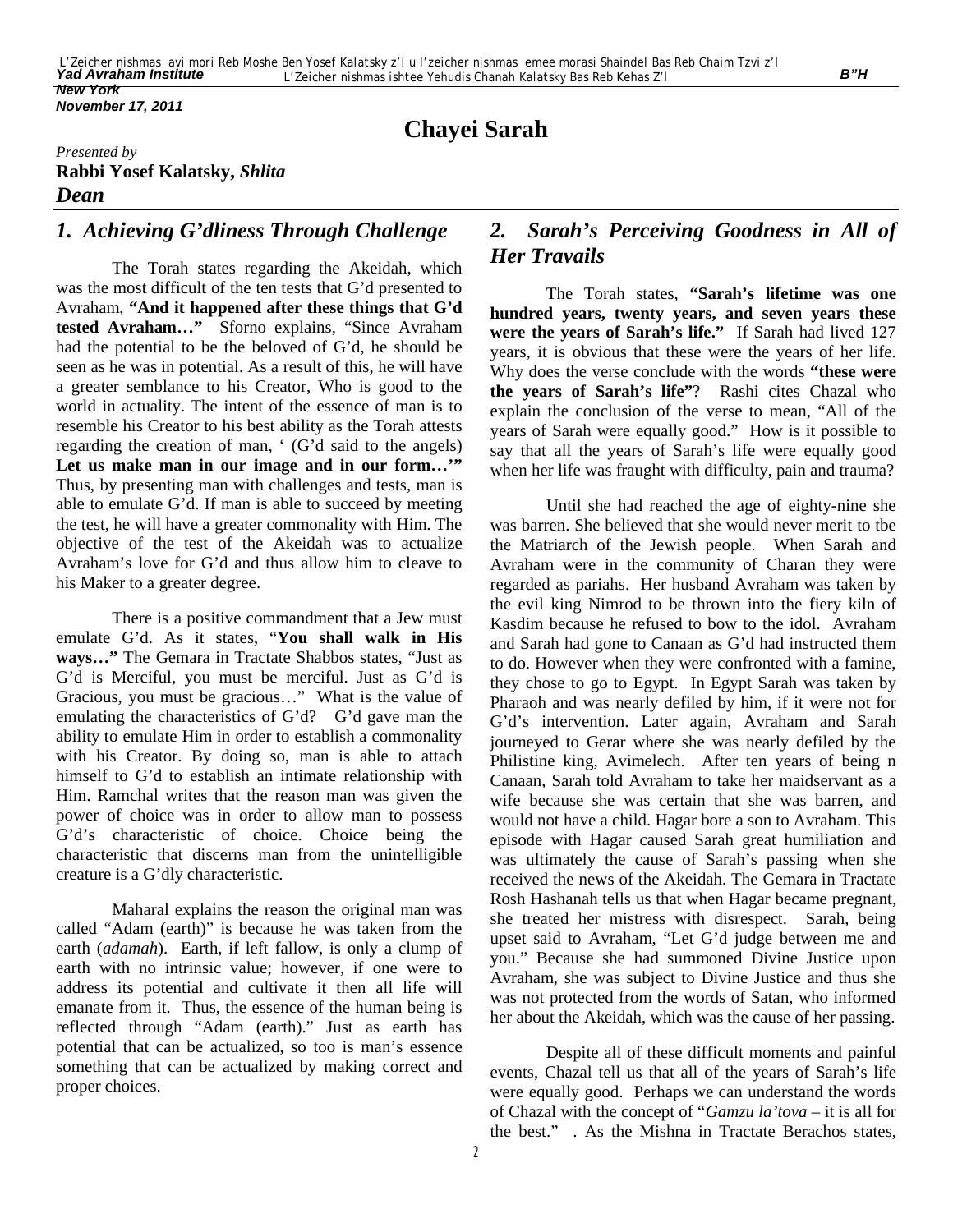"Just as one blesses for the good, one must bless for what is (perceived as) the bad." Ultimately, everything is in the best interest of the individual. Because of the level of trust that Sarah had in G'd, she envisioned her entire life for the good. However, it is difficult to say that this is what the Torah is communicating through these words.

Sarah, our Matriarch, did not only believe that the years of her life were "good" despite their difficulty, she understood and perceived the goodness in every one of the events. She appreciated and understood that every event in her life was integral to her own spiritual growth and the future spiritual development of the Jewish people. Although Avraham was thrown into the fiery kiln of Kasdim, when he had immerged, he was established as the founding father of the eternal people.

When Sarah was taken by Pharaoh and not defiled as a result of her own initiative, which was through summoning an angel to strike Pharaoh, the ramifications of her initiative offered Divine Protection to the Jewish women during the period of bondage in Egypt for 210 years. Chazal tell us that there is a principle, "The actions/experiences of the Patriarchs are a sign for the children." Meaning, the actions of the Patriarchs set in motion and establish future events that the Jewish people will experience and of which they will be the beneficiaries. The Midrash tells us that the Jewish women, who were in Egypt for a period of 210 years, were not defiled by their Egyptian masters. The Midrash explains that the Jewish women in Egypt remained pure in the merit of Sarah our Matriarch. Sarah, our Matriarch was taken by Pharaoh who wished to make her his queen. She could have succumbed to the allure of the prestige and glory of becoming the queen of the most advanced civilization. However, because of her dimension of devout piety, she would not consider it for a moment. Thus, the Jewish women in Egypt merited Divine Protection and therefore the pedigree of the Jewish people was not put in jeopardy.

The Torah tells that as a result of the sin of Baal Peor, there 24,000 causalities that died in a plague. Because of this loss, G'd said that a census of the Jewish people must be taken to determine their number. When the Torah refers to the families of the tribes that were counted, it adds the letters "hey" and "yud" to their names. Rashi cites Chazal who explain, "The nations of the world were disgracing the families of the Jewish people. They had said, 'How could you deceive the world by claiming that you are pure? It is something that is obviously impossible. If the Egyptians controlled and dominated the bodies of the Jewish males in bondage, is it not logical to

say that they defiled their women? G'd therefore associated His Name "Yud and Hey" with the tribes to attest to the fact that they are pure and were not fathered by their Egyptian masters." It was because of this pedigree of the Jewish people that they were the only nation qualified to receive the Torah a Sinai. All this was only possible because Sarah, our Matriarch chose to not allow herself to be defiled. Despite the fact that being taken by Pharaoh was a difficult moment at the time in Sarah's life, its consequence addressed and allowed the purpose of existence to be actualized, which was the receiving of the Torah at Sinai. Before Sarah's passing, she had perceived all of the goodness in her life.

Sarah had requested of Avraham to take Hagar as a wife in order for her to merit children through her. Ultimately, Hagar and Ishmael were driven from Avraham's home because of Ishmael's subtle negative influence on Yitzchak. Ishmael fathered twelve tribes. Chazal tell us that the twelve tribes of Ishmael correspond to the twelve tribes of the Jewish people, who are quantified as "the tribes of G'd." Despite the fact that events surrounding Hagar and Ishmael were difficult and painful, Sarah understood and appreciated the necessity of having a counter balance to the Jewish people. Sarah's faith in G'd went beyond trusting that is good, but rather she perceived the actual goodness that G'd had brought upon her.

## *3. The Obstacle to Spiritual Ascent*

Chazal tell us that the words of the Torah are concise and specific. Many fundamental laws are drawn from a single letter of a word that is contained within the Torah. Nevertheless, the narrative of Eliezer's mission regarding locating the appropriate wife for Yitzchak is repeated multiple times. Rashi cites the Gemara in Tractate Sanhedrin, "Rav Acha says, 'We learn from the repetition of the narrative of Eliezer that the ordinary speech of the servants of the Patriarchs are more beautiful (to G'd) then the Torah of the children.'" Evidently, since there is nothing that is superfluous in the Torah, there is a profound lesson to be learned and applied from the narrative of Eliezer.

The Torah identifies Eliezer, the servant of Avraham, as "*Damesek Eliezer* **– Eliezer from Damascus."** The Gemara in Tractate Yomah explains that the Torah is not informing us of Eliezer's origin, that he came from the city of Damascus, but rather the term *"Damesek*" is an acronym that connotes – "He drew from the wellspring of Torah of his master (Avraham)."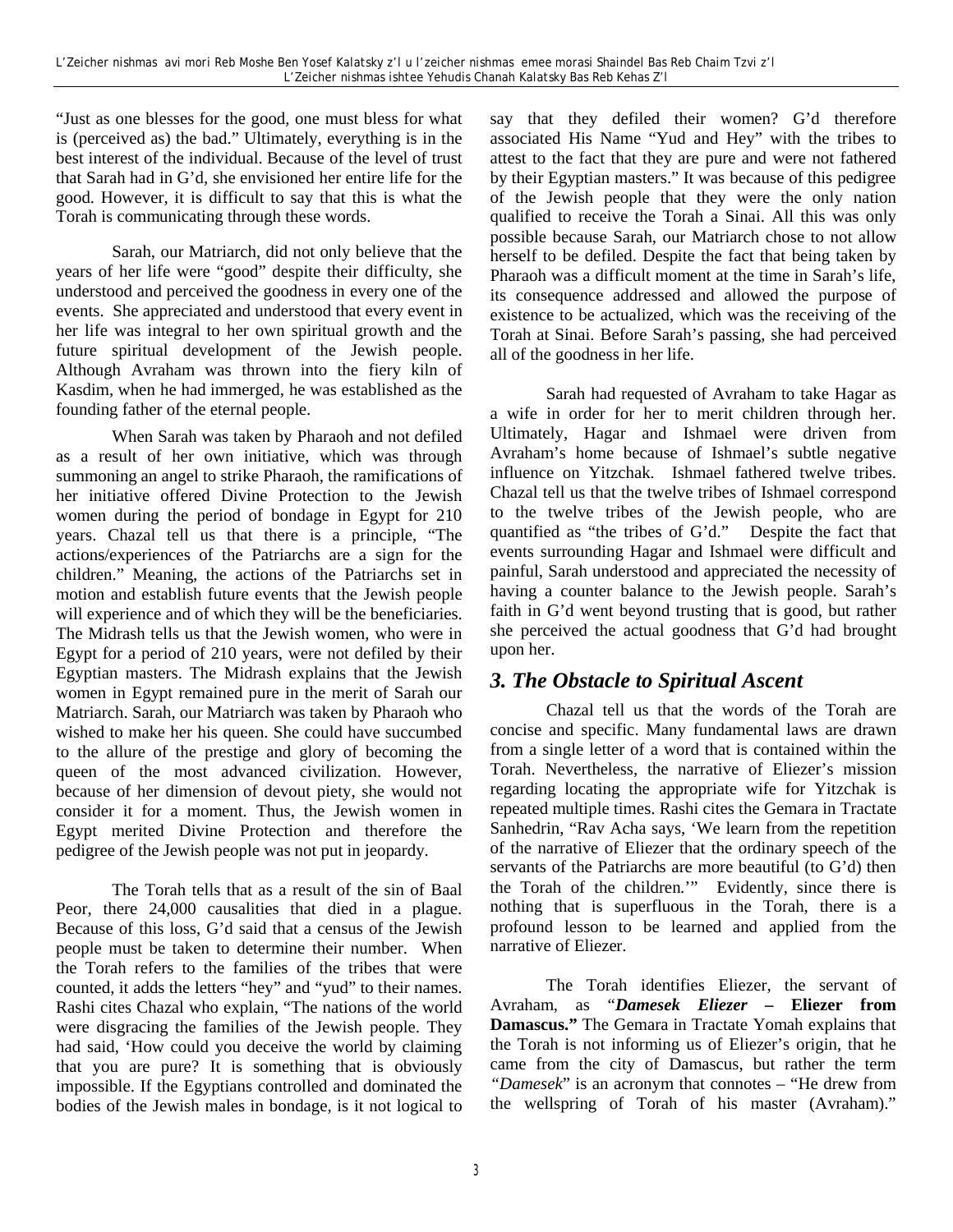Meaning, all the Torah that Avraham had learned was transmitted to his servant Eliezer. As a result of becoming a repository and disseminator of his master's teachings, Eliezer radiated a holiness that had a semblance of his master's. The Midrash tells us that when Eliezer had arrived at the home of Besuel to negotiate for the hand of Rivka, on behalf of Avraham, they had mistakenly believed that he was Avraham. In addition to Eliezer's spiritual dimension, Avraham had fully entrusted Eliezer with all of his wealth to be the guardian of his fortune. Eliezer's dimension as a person in the spiritual and material realm was outstanding and unique.

Despite his dimension of being and capacity, Eliezer's name, within the context of locating a wife for Yitzchak, is not mentioned. When Eliezer beseeched G'd to succeed in his mission of finding the appropriate wife for Yitzchak, it was only for the sake of kindness with his master of Avraham. As it states, **"Do a kindness for my master Avraham."** Although he possessed exceptional personal spiritual worth capability, he had no self-interest in succeeding. All Eliezer wanted was to succeed for the sake of Avraham. When he presented himself to Besuel, the father of Rivka, he identified himself as "**I am the servant of Avraham."** He did not identify himself by name. Despite his level of accomplishment and renown, he was fully negated to his master Avraham.

Moshe is never identified or quantified by the Torah or Chazal as "the most devout or pious Jew" who ever lived, but rather, as "the most humble man on the face of the earth." The basis for Moshe's unparalleled dimension of spirituality was due to the fact that he was completely negated and nullified to G'd, his Master. He is identified by G'd as **"Moshe, My servant, "** just as Eliezer had presented himself as **"the servant of Avraham."** It was because of this level of negation that Moshe merited that G'd should speak to him in a wakestate at a level of face to face. His total being was thus spiritualized. In order for one to appreciate and revere the Torah for its unlimited dimension of spirituality and to fulfill its mitzvos in the most meticulous manner, one must negate himself to G'd. This prerequisite is vital to succeed in the observance of the Torah and its acquisition. This is the reason the narrative of Eliezer is repeated a number of times in the Torah. It is for us to understand how the subject of a master must negate himself to him, despite the individual's accomplishments and ability. Identically, in order to succeed in the service of G'd, one must negate himself to his Maker. Only then will he perform the Torah selflessly and meticulously. It is therefore sufficient for the

laws of the Torah to be alluded to through inference and not necessarily being explicit.

## *4. Yitzchak, Encompassing the Destiny of the Jewish People*

The Torah states, "**Now Avraham was old, well on in years, and Hashem had blessed Avraham with everything (***ba kol***)."** Rashi cites Chazal who explain that the numerical value of the word *"ba kol* – everything" is the equivalent numerical value of the word "*ben-* son." Meaning, the verse "**Hashem had blessed Avraham with everything (***ba kol***)"** is referring to Yitzchak his son. Despite the unparalleled spiritual accomplishments of Avraham and his great wealth and renown, his greatest achievement in life was the fathering of Yitzchak. Prior to Yitzchak, all of Avraham's accomplishments were only a means to an end, qualifying him to father the future Patriarch of the Jewish people.

The Torah states regarding G'd's promise to Avraham that he will have a son, **"…your wife Sarah will bear a son and you shall call him Yitzchak…"** Rashi cites the Midrash which explains that the name Yitzchak is an acronym. The letter 'yud' which has the numerical value of ten alludes to the ten tests that G'd presented to Avraham. The letter 'tzadi' which has the numerical value of ninety corresponds to the age at which Sarah had given birth to Yitzchak. The letter 'koof' which has the numerical value of 100, represents the age of Avraham when he father his son. The letter 'ches' which has the numerical value of eight alludes to the fact that Yitzchak was circumcised eight days after he was born. We are able to understand from the name that was chosen by G'd for Yitzchak, that the ten tests that were presented to Avraham have relevance to Yitzchak. Although Avraham himself advanced spiritually with every test, the true value of that spiritual growth was only as it related to Yitzchak, the future Patriarch of the Jewish people. The fact that Avraham and Sarah were barren until the age of 100 and 90, respectively, was only because it has relevance to the future potential of Yitzchak. Everything that Avraham our Patriarch and Sarah our Matriarch achieved in their lives was manifested in "Yitzchak." He truly encompassed everything that they had accomplished because he was the one to determine the future destiny of the Jewish people.

Since Yitzchak was to be the one who would address the objective of existence as a Patriarch of the Jewish people, then he surely needed the appropriate wife who would qualify to be the matriarch. Avraham was the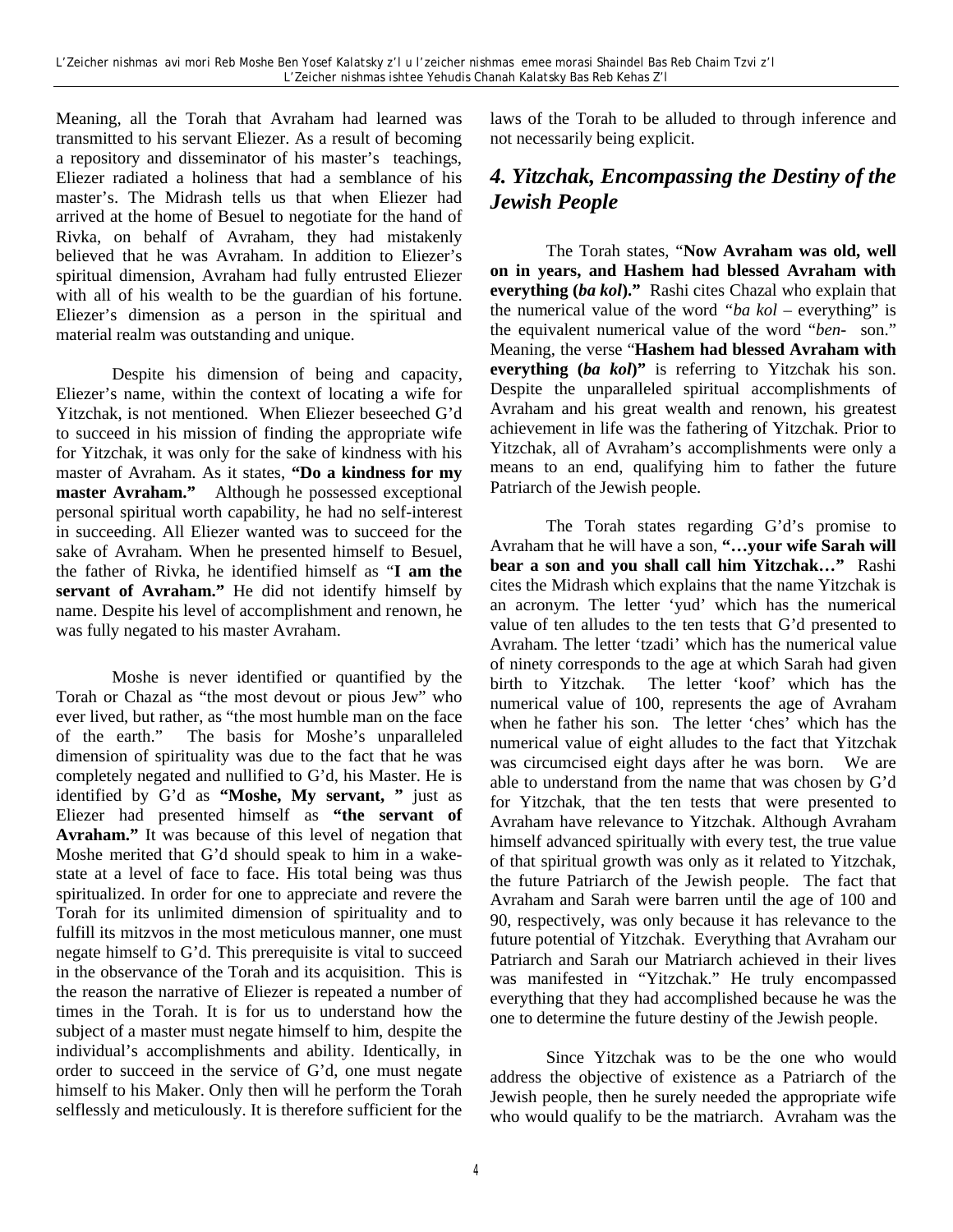only one who fully understood and appreciated what qualifications were needed for the future matriarch. Any deviation from the specific spiritual criteria that were required of the matriarch of the Jewish people would have negative ramifications regarding the destiny of existence. Therefore, despite the fact that Eliezer was the dedicated servant of Avraham and a spiritual giant in his own right, Avraham bound him with an oath to ensure that he would carry out his mission of finding the appropriate wife exactly as Avraham had instructed him. If Eliezer were to deviate as much as an iota from Avraham's prerequisites, he would forfeit his life in this world and his share in the world to come. Although Avraham entrusted Eliezer with his entire material estate, he could not risk the future of existence to anyone without binding them with an oath. This is because Avraham understood and appreciated that he was blessed with Yitzchak who encompassed "everything" as the future Patriarch.

## **5. Lot, the Antithesis of Avraham** (from Vayeira)

The Torah tells us that although Sodom was destroyed by the wrath of G'd, Lot, Avraham's nephew and his two daughters were spared from destruction. After they had escaped with their lives, Lot and his daughters sought refuge in a cave. The daughters of Lot believed that just as Sodom was destroyed, so too was the rest of existence. They believed that they and their father were the only survivors of humanity. The Torah states, **"The older one said to the younger, 'Our father is old and there is no man in the land to marry us in the usual manner. Come let us ply our father with wine and lay with him that he may give life to offspring…thus Lot's two daughters conceived from their father. The older daughter bore a son and she called him Moav…and the younger one bore a son and called his name Ben-Ammi, he is the ancestor of the children of Ammon until this day."**

After Lot's father perished in the fiery kiln of Kasdim, Avraham had taken full responsibility for all his needs. When Avraham left Charan to go to Canaan, he had taken Lot along with him. They had traveled together to Egypt because of the famine that was in Canaan. As a result of Lot's association with his uncle Avraham in Egypt, Lot became extremely wealthy. When they returned together to Canaan with their great wealth and flocks, there was a dispute between the shepherds of Lot and those of Avraham. Avraham said to his nephew, **"Because of our disagreement, we must part our ways. If you go to the right I will go to the left…"** After Lot had separated himself from his uncle, Avraham was informed that he had

been taken captive at a later time. Despite Lot's spiritual shortcomings and evil ways, Avraham put at risk his life and all of his merits in order to rescue his nephew through miracles. After being the beneficiary of Avraham's kindness and witnessing G'd's miracles that brought about Avraham's victory, Lot decided to return to the evil community of Sodom. When G'd destroyed Sodom, Lot deserved to perish together with the community; however, he was only spared because of the merit of his righteous uncle Avraham. It is obvious that Lot never acknowledged or appreciated his uncle's dedication and contribution to his life. He was the consummate ingrate.

After Sodom was destroyed, Lot's daughters had only initiated their incestuous act with their father because they had believed that all humanity had been destroyed and they were the only survivors of existence. Just as at the beginning of creation G'd allowed Cain and Abel to procreate with their siblings for the sake of populating the world, so too did they believe that this was the beginning of a new existence. The fact that they had believed that the world was destroyed and their father was the only survivor, is a confirmation that Lot never shared with his children that he had a righteously devout uncle who was beloved by G'd. He never mentioned how he owed every aspect of his life to this special person.

The Torah tells us that until the end of time a Moabite and an Ammonite is not permitted to intermarry with the Jewish people, even after conversion to Judaism. This is because in the fortieth year of the Jewish people's wandering in the desert they had come upon the Moabites and Ammonites and were denied their hospitality. As the Torah states, "**They did not offer them their bread and water when they had left Egypt."** Ramban explains that the reason the Moabites and Ammonites are not permitted to intermarry into the Jewish people is because they should have shown their indebtedness to the Jewish people for what Avraham had done for their ancestor Lot. Had it not been for Avraham, they would not exist. Their expression of ingratitude was a reflection of the essence that was portrayed by their ancestor Lot. If one is able to repent and atone for one's spiritual failings, why should the Moabites and Ammonites not be given a chance to correct their ways? Why are they disqualified for eternity from intermarrying into the Jewish people?

The Torah states after Adam had eaten from the fruit of the Tree of Knowledge, **"G'd said to Adam, 'Have you eaten of the tree which I commanded you not to eat? Adam responded, 'The woman whom You gave me- she gave me of the tree, and I ate.'"** Chazal